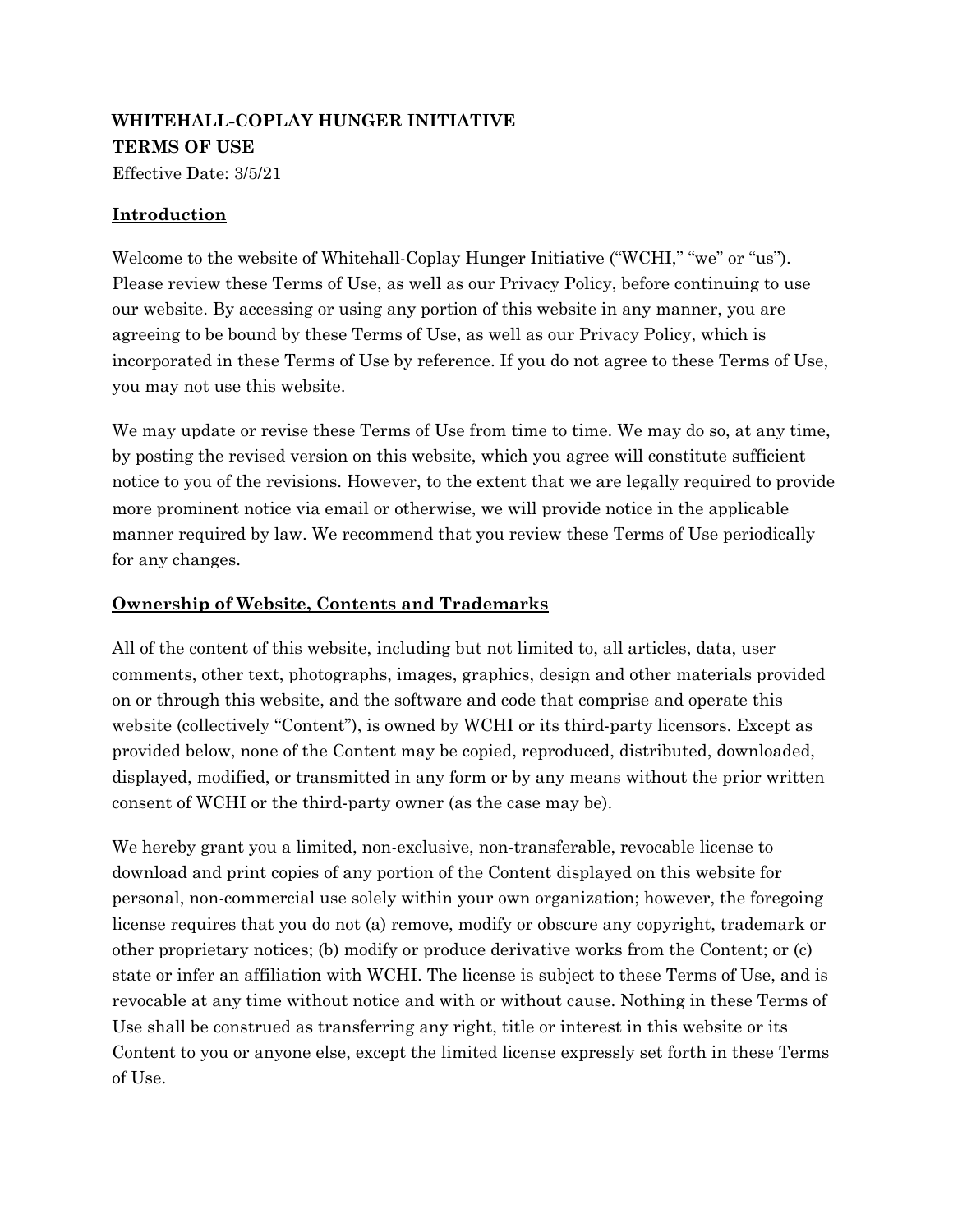This website contains registered and/or unregistered trademarks and service marks of WCHI and third parties. You may not use or display any trademarks or service marks displayed on this website without the prior written consent of us or such third-party owners (as the case may be).

## **Third Party Content and Links**

This website may contain Content provided by third parties and links to websites maintained by third parties. Any such links are included for your convenience only, and we do not control them. We do not endorse any third parties who have provided Content on our website or to whom we may offer links from our website, and we do not intend to infer any affiliation or association with such third parties. We do not assume any responsibility or liability for the information, products and services provided in any third party Content on our website or links available on or through any third party websites. If you access a third-party website through this website, you do so at your own risk, and such use will be subject to the terms and policies of that website.

#### **Notice of Claimed Copyright Infringement**

If you find Content posted on this website which you believe is an infringement of the copyright ownership or other intellectual property rights of you or any third party, you are requested to immediately contact our Copyright Agent as described below. To report any alleged infringement, please contact us in writing by providing a signed statement containing the following information pursuant to the Digital Millennium Copyright Act ("DMCA"):

- your name, address, telephone number and email address, and if you are acting on behalf of the owner of the intellectual property, the name of the owner;
- $\Box$  a statement, made under penalty of perjury, that you are the owner of the copyright or are authorized to act on behalf of the owner;
- $\Box$  a detailed description of the copyrighted work or other intellectual property that you claim has been infringed;
- $\Box$  if your claim is based on a registered work, the registration number and the date of issuance of the registration;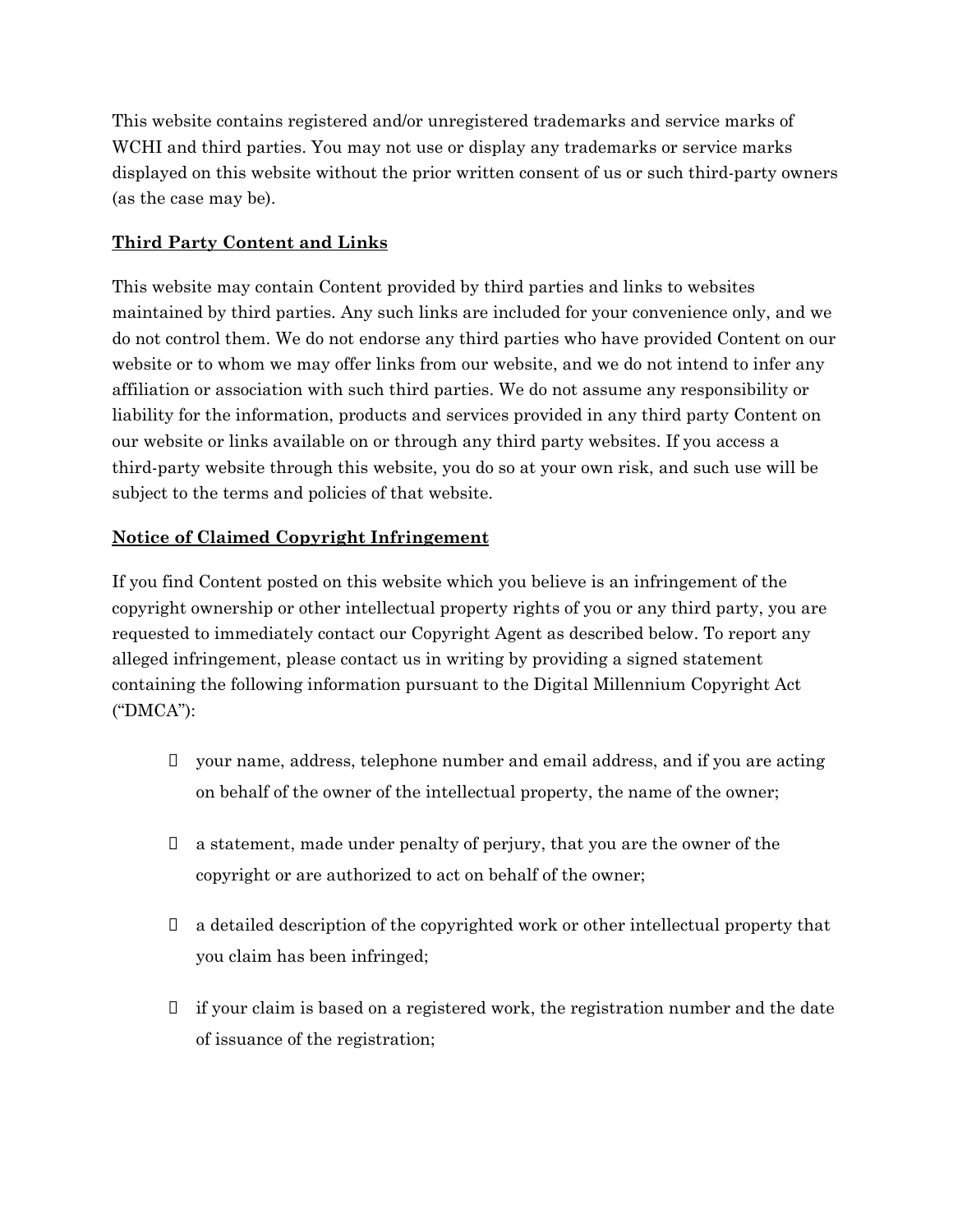- $\Box$  a description of the infringing material and the URL where such material is located on our website, or a description of where on our website you found such material;
- $\Box$  your written statement that you believe, in good faith, that the use of the work on our website has not been authorized by the true owner of the work, its agent, or as a matter of law; and
- $\Box$  a statement that all of the information you have provided is true.

Please send your notice of alleged infringement to our copyright agent by email or by mail to: Whitehall-Coplay Hunger Initiative, 1080 Schadt Ave., Whitehall, PA 18052; [WhitehallCoplayHunger@gmail.com](mailto:WhitehallCoplayHunger@gmail.com). In accordance with the DMCA, it is our policy to terminate use of our website by repeat infringers in appropriate circumstances.

#### **Indemnification**

You hereby agree to indemnify, defend and hold harmless WCHI, and its officers, directors, agents, successors, and assigns (collectively, the "WCHI Parties"), from any claim or demand, including reasonable attorneys' fees and costs, made by any third party due to or arising out of or relating to (a) your use of our website in any manner, and (b) any actions you have taken or refrained from taking due in whole or part to your use of our website or Content you have viewed on the website, including without limitation your actual or alleged violation of these Terms of Use.

## **DISCLAIMER OF ALL WARRANTIES**

THIS WEBSITE AND ITS CONTENTS ARE PROVIDED "AS IS," WITHOUT REPRESENTATIONS OR WARRANTIES OF ANY KIND. YOUR USE OF OR RELIANCE ON ANY CONTENT AVAILABLE ON THIS WEBSITE IS AT YOUR OWN RISK. TO THE FULLEST EXTENT PERMITTED BY LAW, WCHI DISCLAIMS ALL WARRANTIES, EXPRESS OR IMPLIED, INCLUDING, BUT NOT LIMITED TO, IMPLIED WARRANTIES OF TITLE, NON-INFRINGEMENT, MERCHANTABILITY, SATISFACTORY QUALITY, FITNESS FOR A PARTICULAR PURPOSE, AND UNINTERRUPTED OR ERROR FREE OPERATION, WITH REGARD TO THIS WEBSITE AND ALL CONTENT FEATURED ON OR THROUGH THIS WEBSITE. WITHOUT LIMITING THE FOREGOING, WCHI SPECIFICALLY DISCLAIMS ANY WARRANTIES, EXPRESS OR IMPLIED, THAT: (1) THE INFORMATION ON THIS WEBSITE IS ACCURATE, COMPLETE OR UP-TO-DATE; (2) THE WEBSITE IS FREE FROM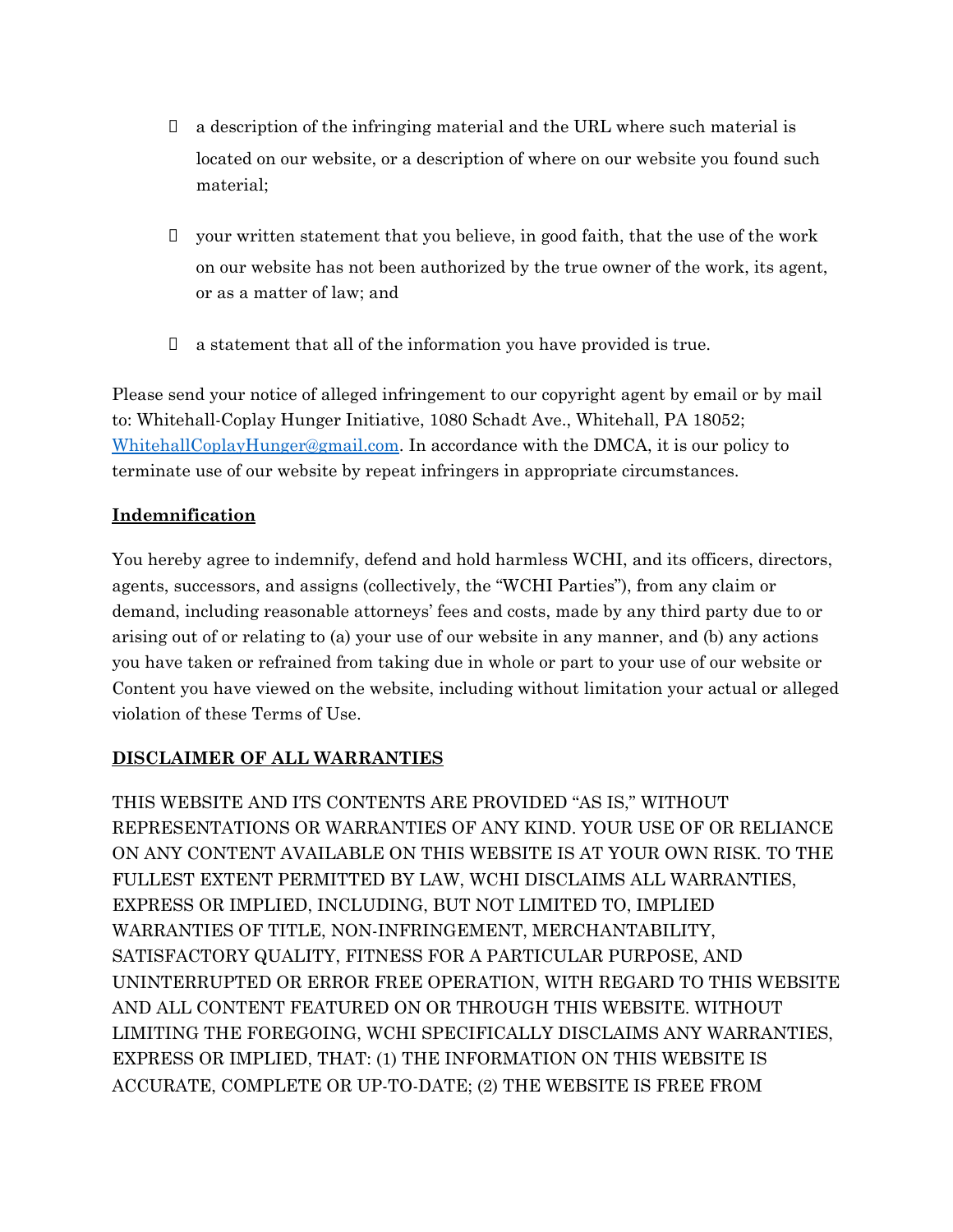VIRUSES OR OTHER HARMFUL COMPONENTS; (3) THE FUNCTIONS ON THIS WEBSITE WILL BE UNINTERRUPTED OR ERROR-FREE; AND (4) DEFECTS WILL BE CORRECTED.

# **LIMITATION OF LIABILITY**

TO THE FULLEST EXTENT PERMITTED BY LAW, UNDER NO CIRCUMSTANCES SHALL ANY OF THE WCHI PARTIES BE LIABLE TO YOU OR ANY THIRD PARTY FOR ANY DAMAGES OR LOSSES ARISING FROM OR IN CONNECTION WITH YOUR ACCESS TO OR USE OF THIS WEBSITE OR ITS INFORMATION, OR ANY ACTION YOU MAY CHOOSE TO TAKE OR TO REFRAIN FROM TAKING AS A RESULT OF YOUR USE OF THIS WEBSITE. THIS IS A COMPREHENSIVE LIMITATION OF LIABILITY THAT APPLIES TO ALL DAMAGES AND LOSSES OF ANY KIND (DIRECT, INDIRECT, GENERAL, SPECIAL, CONSEQUENTIAL, INCIDENTAL, EXEMPLARY, OR OTHERWISE), WHETHER THE CLAIM IS BASED ON CONTRACT, TORT, STRICT LIABILITY, OR ANOTHER LEGAL THEORY, EVEN IF WCHI OR THE WCHI PARTY HAS BEEN ADVISED OF THE POSSIBILITY OF SUCH DAMAGES.

# **Modification and Discontinuation of Website**

We may change, suspend, or discontinue this website, or any Content or feature on it at any time with or without notice.

## **Miscellaneous Terms**

These Terms of Use shall be governed under the laws of the Commonwealth of Pennsylvania without regard to its conflicts of law provisions. All actions or proceedings arising out of or relating to these Terms of Use shall be venued exclusively in state or federal court in Pennsylvania. You hereby irrevocably consent and submit to the personal jurisdiction of said courts for all such purposes. In any action or proceeding to enforce rights under these Terms of Use, the prevailing party will be entitled to recover its reasonable costs and attorneys' fees.

Any failure by WCHI to exercise its rights under these Terms of Use or to enforce the terms hereof shall not constitute a waiver of those rights. If any term of these Terms of Use is found by a court of competent jurisdiction to be invalid or unenforceable, the parties agree that the court in any event should attempt to give effect to the parties' intentions as reflected in the provision, and that all of the other provisions of these Terms of Use shall remain in full force and effect.